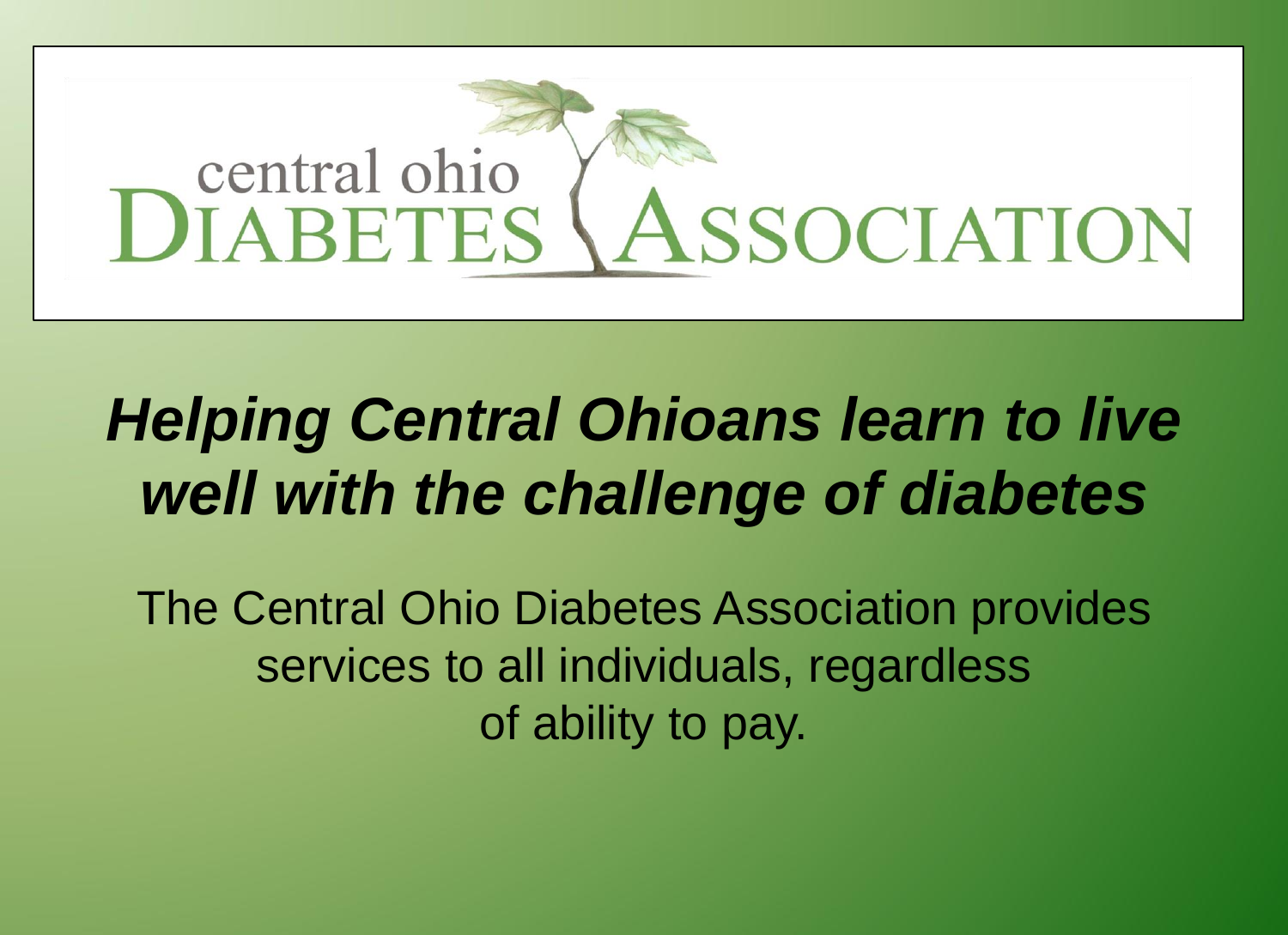# central ohio DIABETES \ASSOCIATION

### **Central Ohio Diabetes Association is:**

- Not affiliated with a national organization (ADA, JDRF)
- Focused on the needs of Central Ohioans
- 100% funded by this community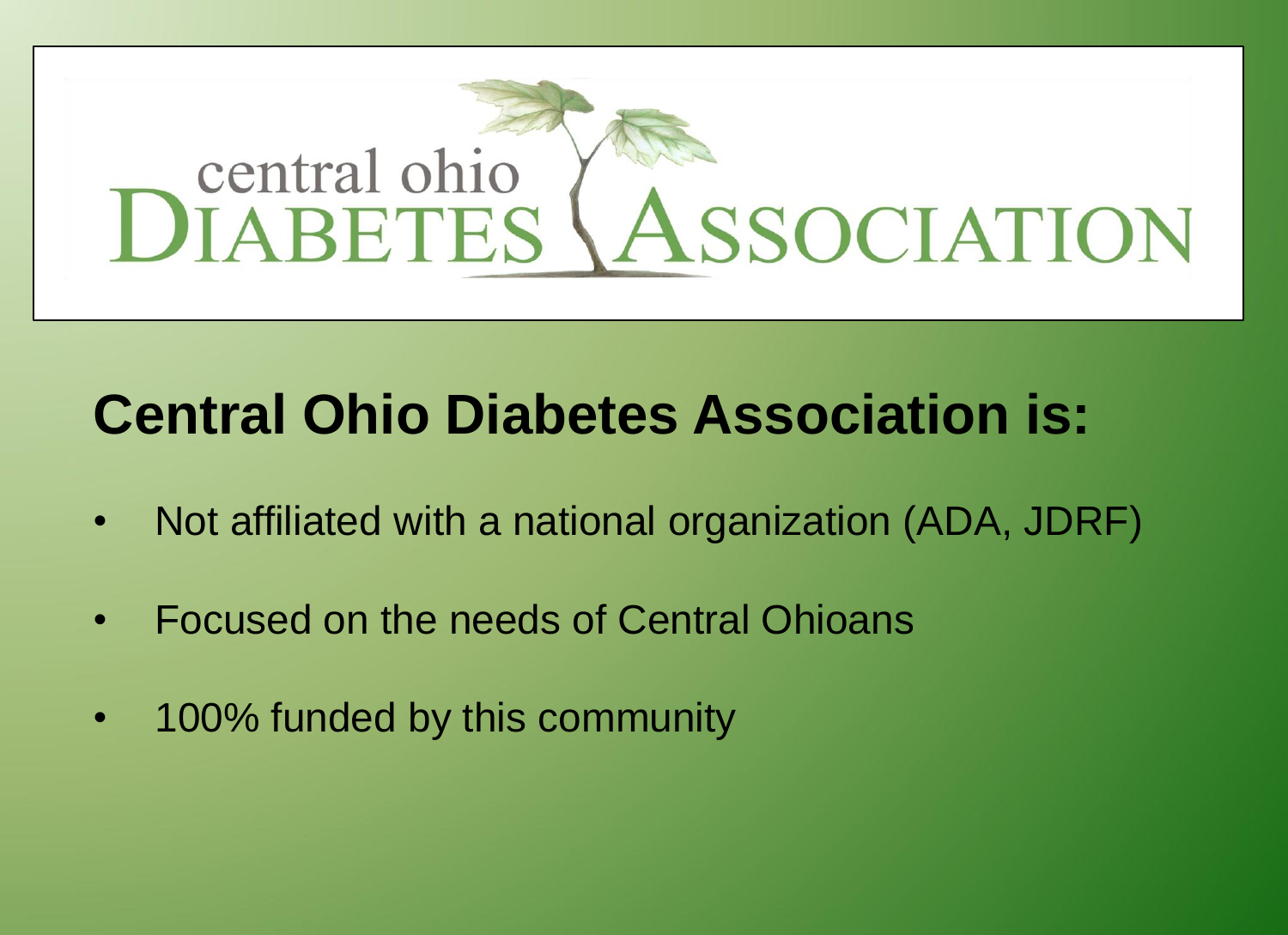#### *Diabetes Self Management Education & Support*

- Comprehensive diabetes education covering the medical, nutrition, and psychosocial aspects of diabetes self-care.
- Our discussion-based, hands-on diabetes selfmanagement program is led by a Dietitian and Nurse.
- Our Social Worker and Pharmacist also meet with our clients, providing education, answers to questions, and additional support.
- A family member or support person is encouraged to attend class with the participant.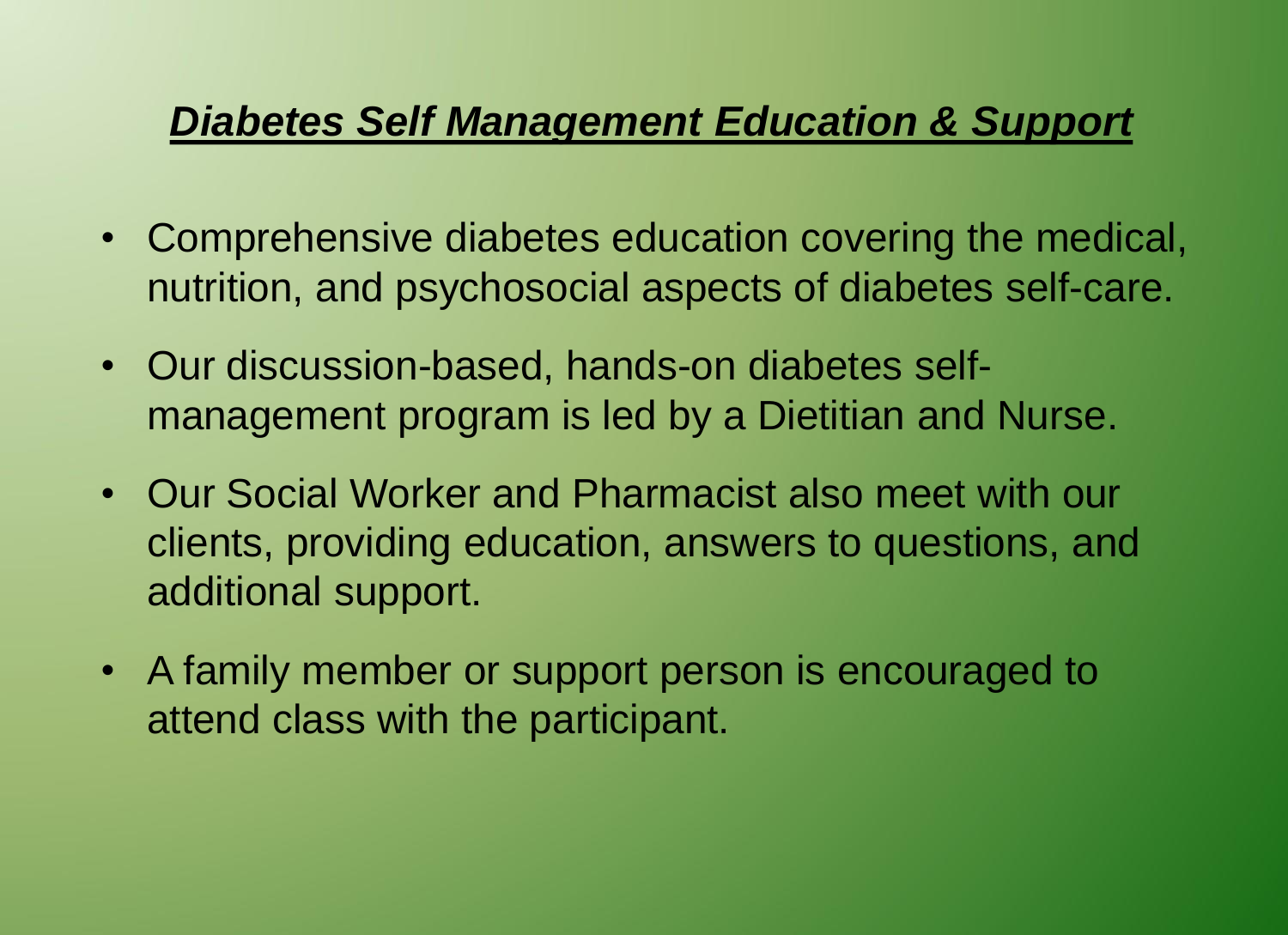#### *Diabetes Self-Management Education and Support*

"Multiple studies have found that DSME is associated with: improved diabetes knowledge, improved self-care behavior, improved clinical outcomes, such as lower self-reported weight, improved quality of life, healthy coping, and lower costs."

"Diabetes education is associated with increased use of primary and preventive services and lower use of acute, inpatient hospital services."

\**Diabetes Care; Vol.38, Supplement 1, January 2015*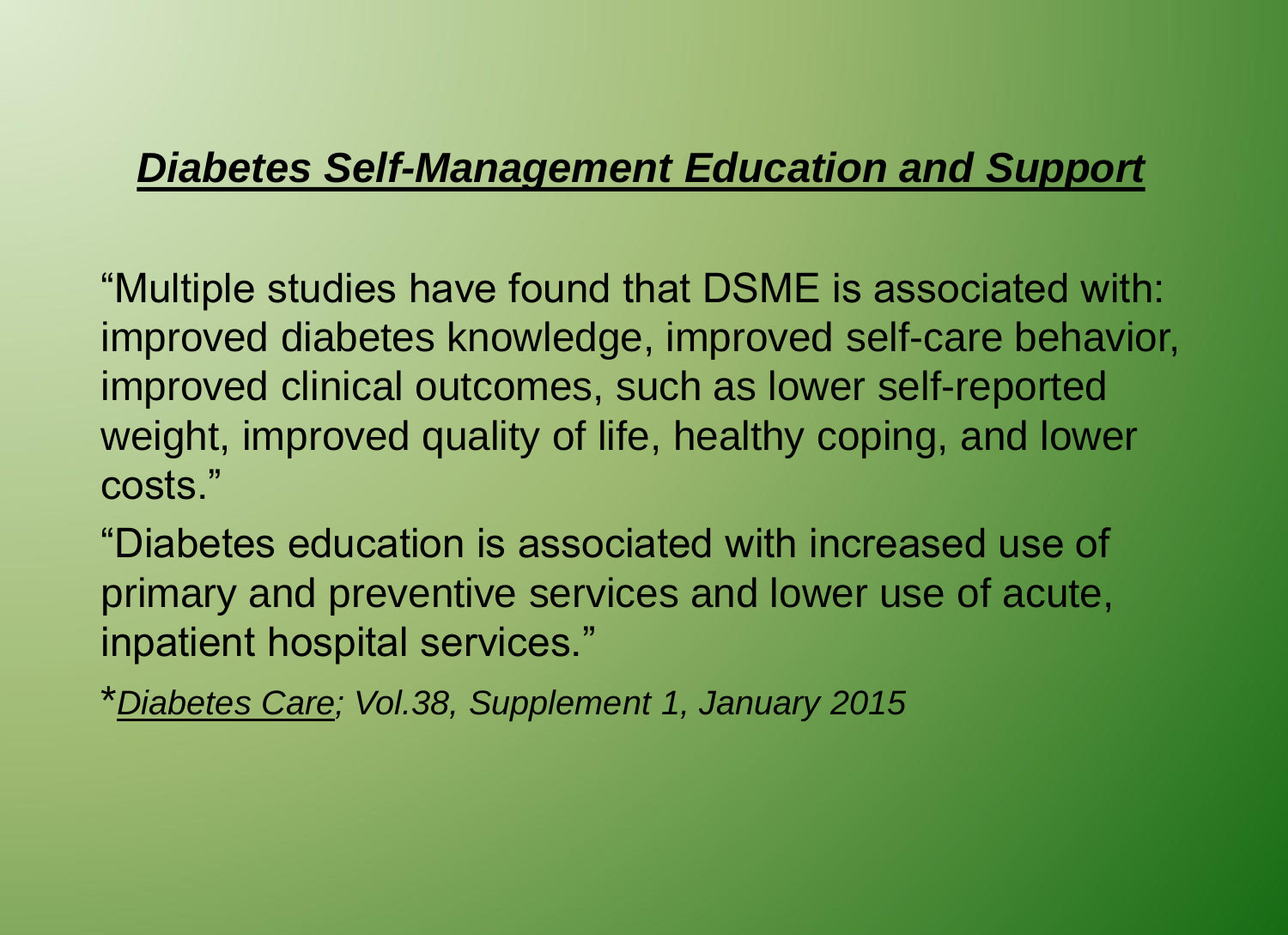#### *Diabetes Self-Management Education and Support*

- Our diabetes education program has American Diabetes Association (ADA) Recognition status, the highest standard for diabetes education.
- 10 Standards of Care must be met and maintained.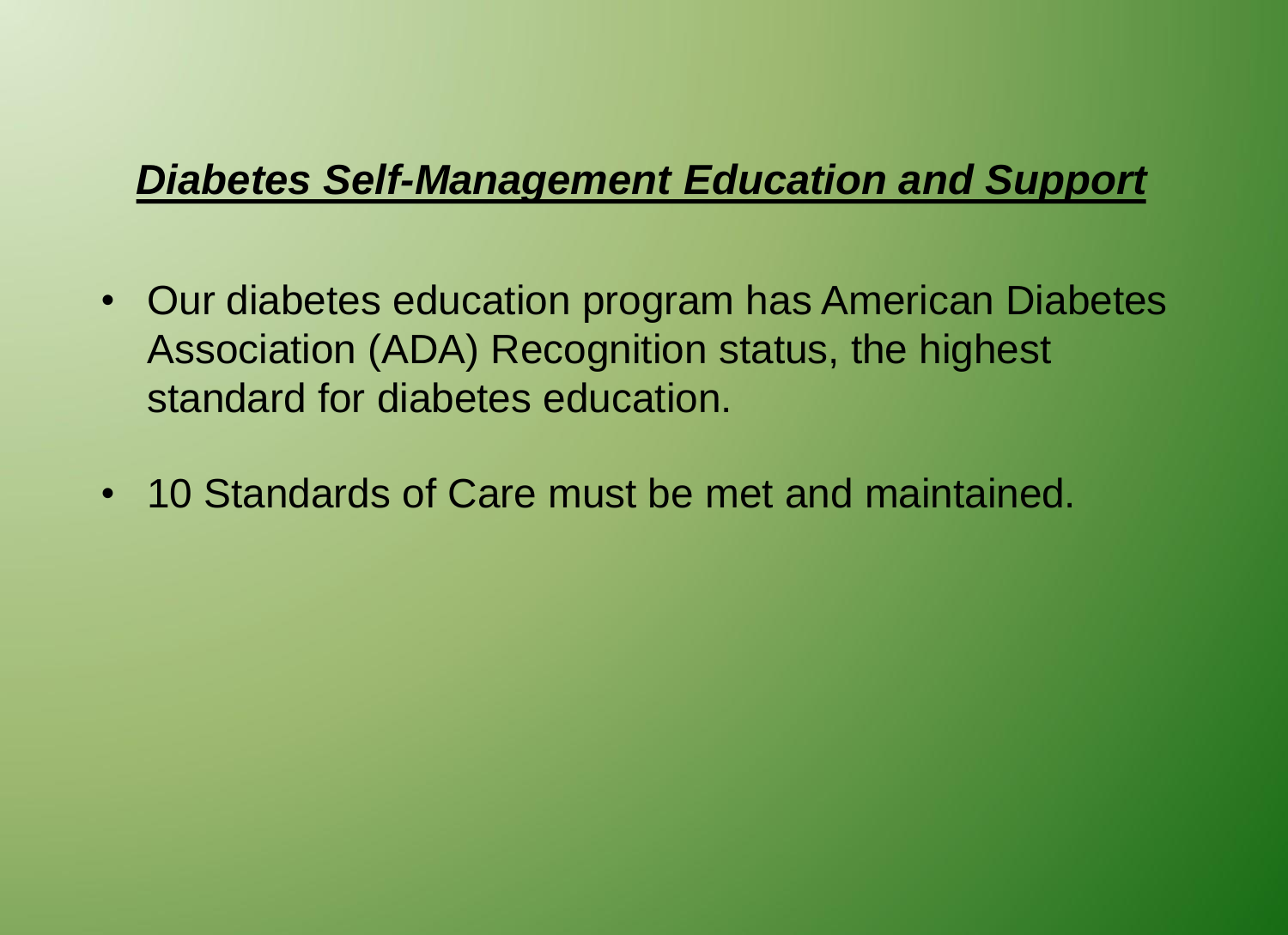#### *Motivating Change*

- Thorough assessment of each client to ensure understanding of our clients' needs.
- Team of health professionals: RN, RD, LSW, RPh meeting client needs through individualized, comprehensive, discussion-based diabetes & nutrition education.
- From the first appointment, the client's unique needs are recognized.
- Year-round support, follow-up, and programs for all clients.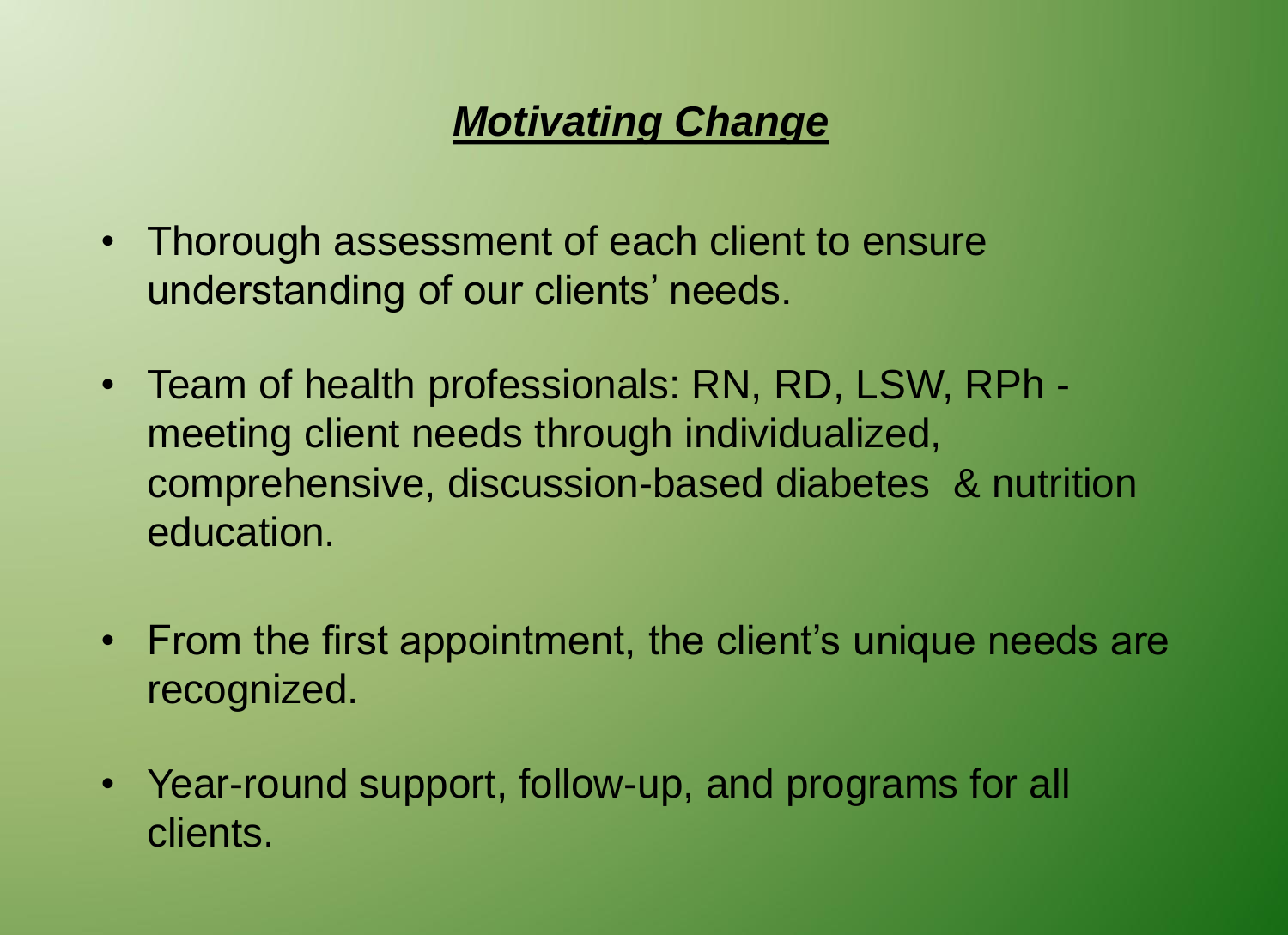#### *Positive Changes*

Providing individuals with the education, tools, programs, and support they need to make positive changes results, for the vast majority of our clients, in:

- Improved Quality of Life
- Improved Nutrition Management
- Improved A1C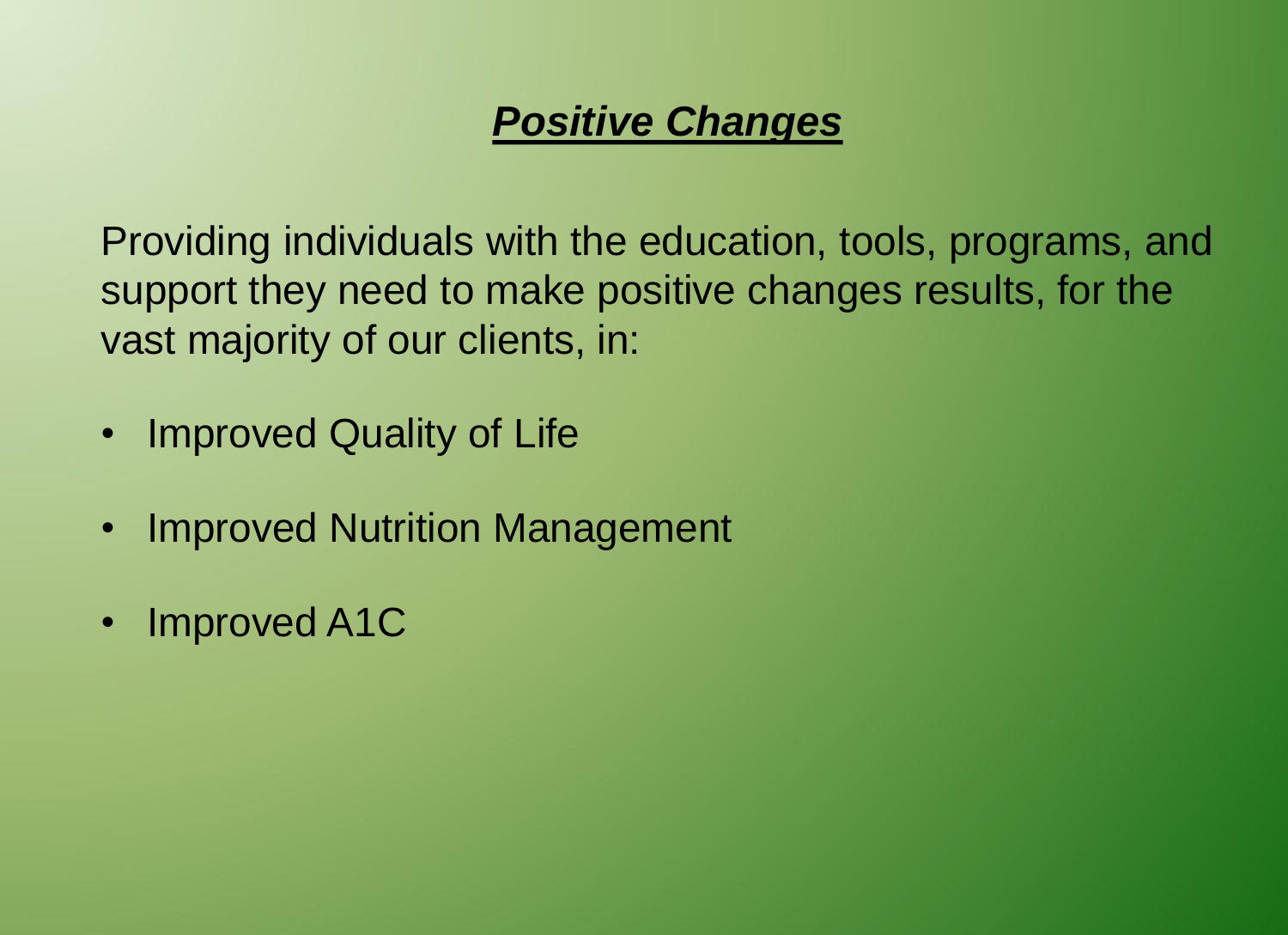#### *Programs & Support*

- Follow-up phone call support
- Support Groups
- *Cooking Matters* series
- *Brush-Up* special presentations led by a variety of experts
- Weight management program
- Individual consultation with Pharmacist
- *Evening of Health*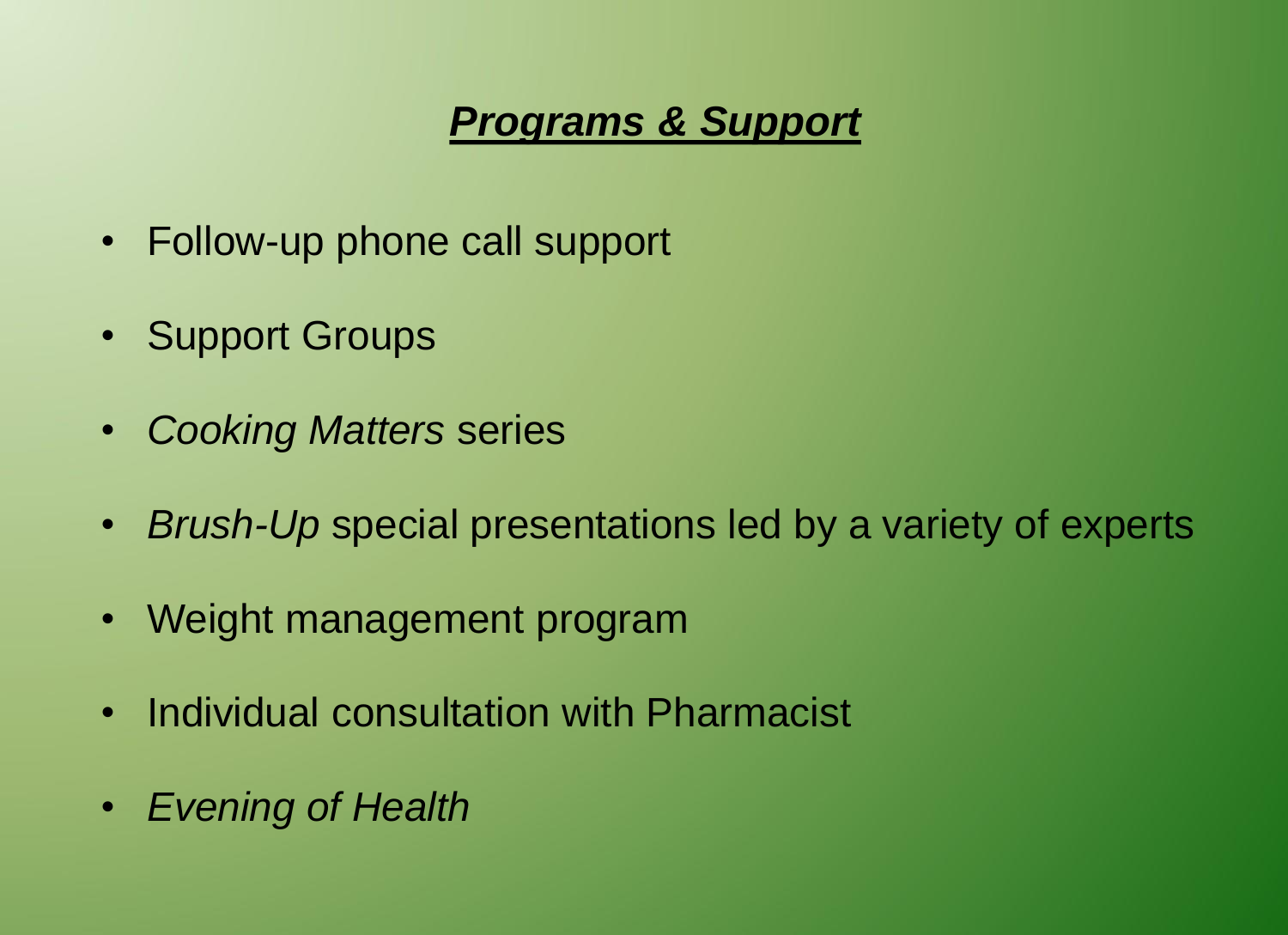#### *We don't allow lack of money stop people from getting the education and support that they need*

The Central Ohio Diabetes Association is committed to helping Central Ohioans live well with the challenge of diabetes. The Agency's fundraising efforts and the financial support of the community allow us to provide services regardless of an individual's ability to pay.